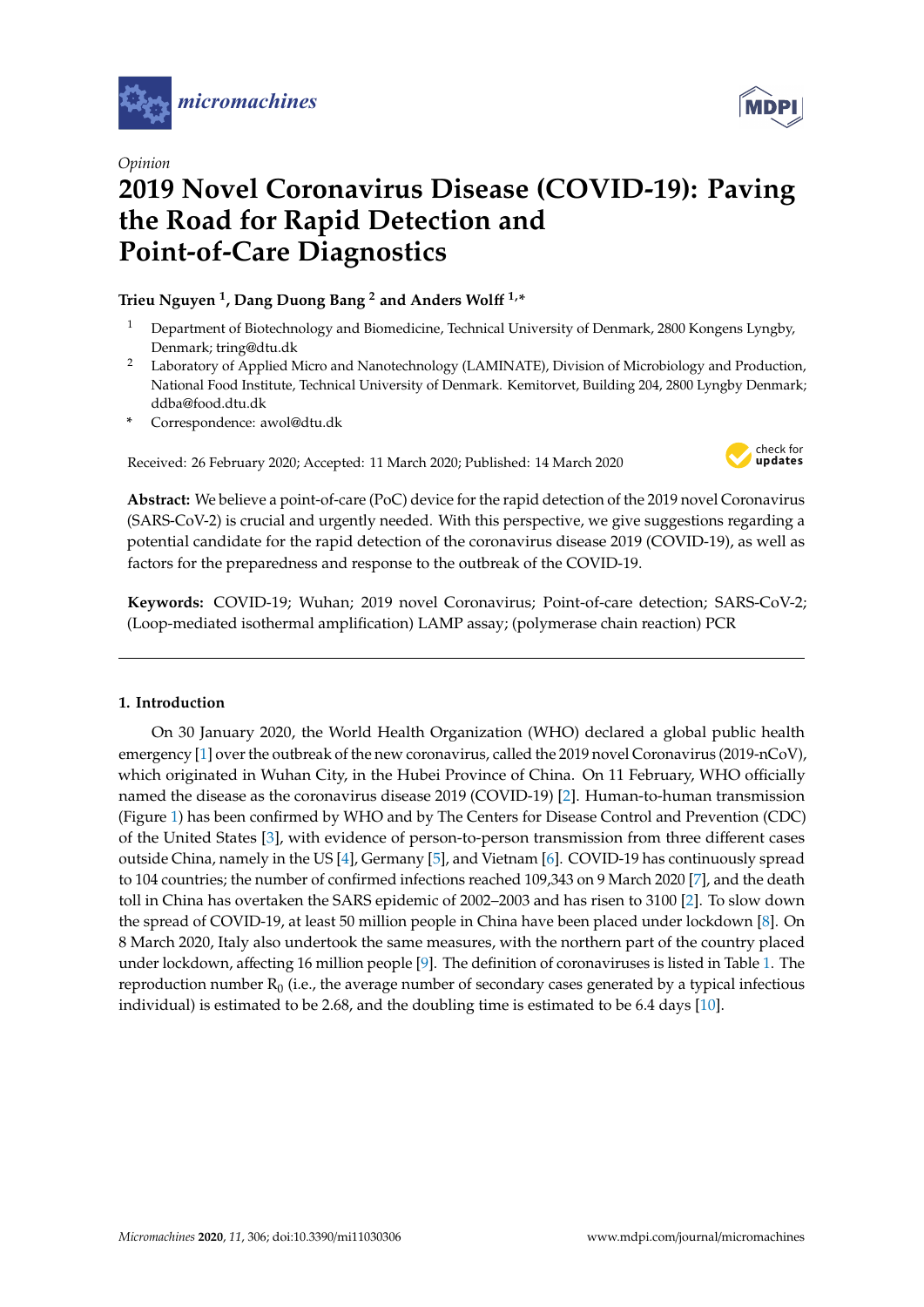<span id="page-1-0"></span>

Figure 1. The illustration for the transmission of coronaviruses and the 2019 novel Coronavirus nCoV or SARS-CoV-2 [12])[. C](#page-5-2)urrent studies have suggested that the intermediate carriers may be (2019-nCoV or SARS-CoV-2 [11]). Current studies have suggested that the intermediate carriers may be snakes [12] or pangolins [\[13\]](#page-5-3), but according to WHO the real source is still unknown [14,15].

| <b>Table 1.</b> Coronaviruses (CoVs) and 2019 novel coronavirus (SARS-CoV-2). |
|-------------------------------------------------------------------------------|
|                                                                               |

<span id="page-1-1"></span>

| <b>Virus</b>                                       | Description                                                                                                                                                                                                                                                                                                                                                                                                                                                                                                                                                                                                                                               |  |
|----------------------------------------------------|-----------------------------------------------------------------------------------------------------------------------------------------------------------------------------------------------------------------------------------------------------------------------------------------------------------------------------------------------------------------------------------------------------------------------------------------------------------------------------------------------------------------------------------------------------------------------------------------------------------------------------------------------------------|--|
| Coronaviruses<br>(CoVs):                           | A large and diverse family of enveloped, positive-stranded RNA viruses, with a ~26-32<br>kilobase genome [16]. The Coronaviridae cover a broad host range, infecting many<br>mammalian and avian species, and induce upper respiratory, gastrointestinal, hepatic,<br>and central nervous system diseases $[17]$ . In the last few decades, coronaviruses have<br>been shown to be capable of also infecting humans. The outbreak of severe acute<br>respiratory syndrome (SARS) in 2003, and, more recently, Middle-East respiratory<br>syndrome (MERS) have proved the lethality of CoVs when they cross the species<br>barrier and infect humans [18]. |  |
| 2019 novel<br>coronavirus<br>$(SARS-CoV-2 [11])$ : | A new zoonotic human coronavirus, which was reported and announced by the<br>Chinese Center for Disease Control and Prevention (CCDC) on 9 January 2020 [19]. In<br>spite of the fact that the initial infected cases have been associated with the Huanan<br>South China Seafood Market, the source of COVID-19 is still unknown (Figure 1). On<br>30 January 2020, the WHO declared a global public health emergency regarding the<br>outbreak of COVID-19. On the 11 March 2020, the WHO declared the outbreak of<br>COVID-19 a pandemic.                                                                                                              |  |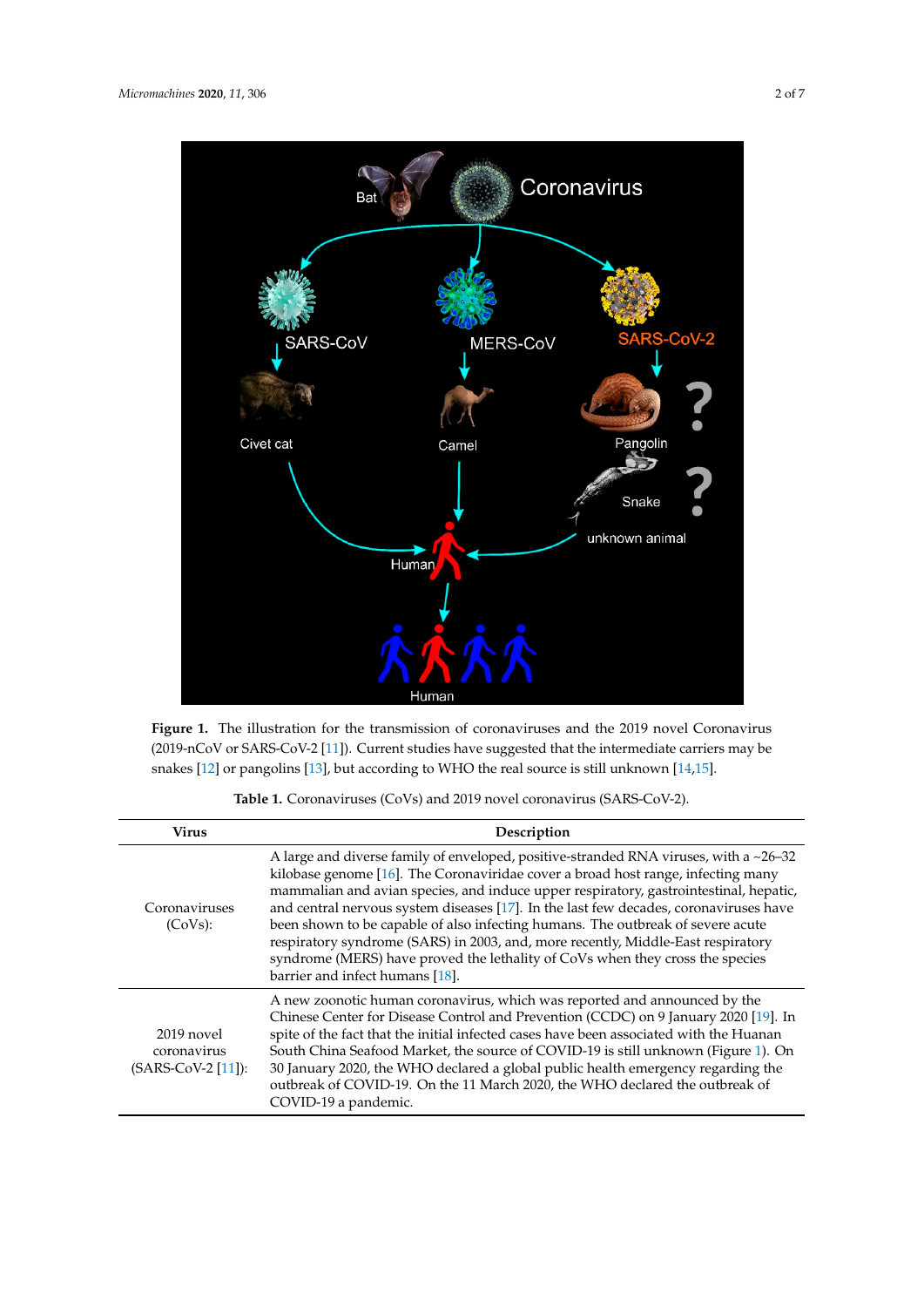#### **2. The Need for a Rapid Detection Method and Portable Detection Devices**

The manifestation of the COVID-19 infection is highly nonspecific, including respiratory symptoms, fever, cough, dyspnea, and viral pneumonia [\[20\]](#page-5-11). Thus, diagnostic tests specific to this infection are urgently required to confirm suspected cases, screen patients, and conduct virus surveillance.

In this scenario, a point-of-care (PoC) device (i.e., a rapid, robust, and cost-efficient device that can be used onsite and in the field, and which does not necessarily require a trained technician to operate [\[21\]](#page-5-12)) is crucial and urgently needed for the detection of COVID-19. Figure [2](#page-2-0) shows the dramatic impact of early detection of infectious diseases in controlling an outbreak [\[22–](#page-5-13)[24\]](#page-5-14).

<span id="page-2-0"></span>

**Figure 2.** The dramatic impact of the rapid detection of infectious diseases in controlling and **Figure 2.** The dramatic impact of the rapid detection of infectious diseases in controlling and preventing an outbreak (adapted to WHO [do](#page-5-13)cument [22] and Re[fere](#page-5-14)nces [\[23,](#page-5-15)24]).

Such a PoC device can be used in (but is not limited to) an emergency situation, such as the Diamond Princess cruise ship case. Recently, it was reported that the Diamond Princess cruise ship has Diamond Princess cruise ship case. Recently, it was reported that the Diamond Princess cruise ship has<br>been quarantined in Yokohama, Japan, due to a serious spreading of COVID-19 on this cruise, with at least 454 infected cases out of 3700 passengers and crew (reported by WHO [7], 17 February 2020). The detection of COVID-19 may not have been prompt enough as they did not have enough test kits to diagnose all the passengers on the ship in order to timely respond to the rapid spreading of the  $\alpha$  change (25).

The current standard molecular technique that is now being used to detect COVID-19 is The current standard molecular technique that is now being used to detect COVID-19 is the real-time reverse transcription-polymerase chain reaction (rRT-PCR). This protocol has been documented and available online on the WHO website since 17 January 2020 [26]. The testing procedure includes: (i) specimen collection; (ii) packing (storage) and shipment of the clinical specimens; (iii) (good) communication with the laboratory and providing needed information; (iv) laboratory testing; (v) reporting the results. This rRT-PCR technique requires sophisticated laboratory equipment that is often located at a central laboratory (biosafety level 2 or above) [4,26,27]. Sample transportation is inevitable. As a consequence, the time required to obtain the results can be up to 2 or 3 days. In the case of a public health emergency such as the COVID-19 outbreak, this time-consuming process of sample testing is not only extremely disadvantageous, but also dangerous since the virus needs to be contained. In addition, commercial PCR-based methods are expensive and depend upon technical expertise, and the presence of viral RNA or DNA does not always reflect acute disease [28-30]. Furthermore, using PCR, codetection with other respiratory viruses is frequently encountered in coronaviruses (CoVs), and the contribution of positive CoV PCR results to disease severity is not always explicitly exhibited [28-30]. Furthermore, as of 2 Febr[uary](#page-5-19) [20](#page-6-0)20 in the United States, as mentioned in the Interim Guidelines for Collecting, Handling, and Testing Clinical Specimens from Persons Under Investigation (PUIs) for 2019 Novel Coronavirus, the diagnostic testing for COVID-19 at laboratories designated by CDC. Likewise in China, where the outbreak is ongoing, samples had to be sent to Beijing for testing, as reported on 31 January 2020 [\[31\]](#page-6-1). On 4 February 2020, China's own CDC deployed a mobile biosafety laboratory to Wuhan in the Hubei Province to assist with the can be conducted only at CDC. From 4 February 2020 onwards, COVID-19 tests can also be done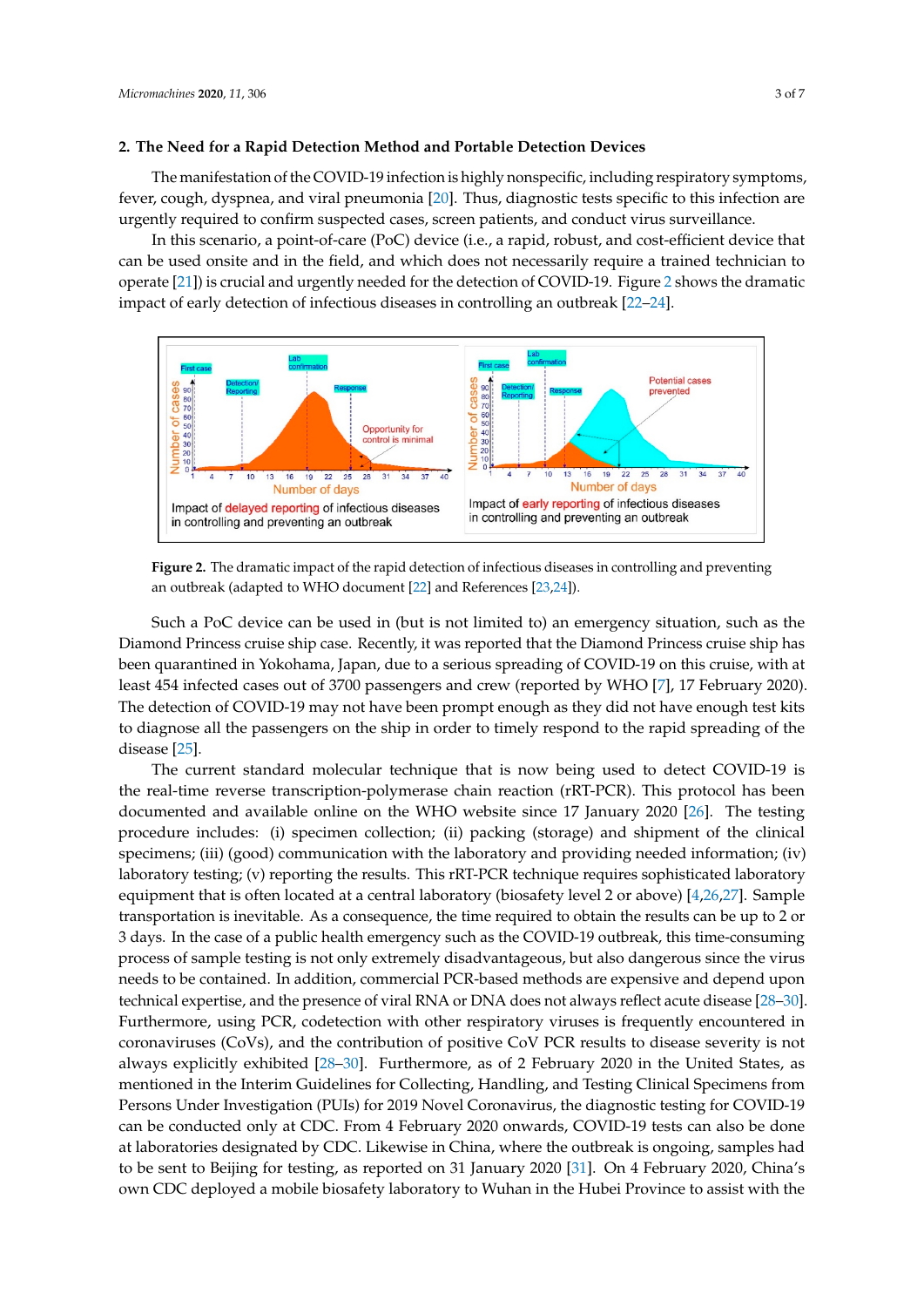response [\[32,](#page-6-2)[33\]](#page-6-3). On 5 February 2020, an emergency test laboratory (biosafety level 2) run by BGI Genomics, Global Heartquare: Shenzhen, China was set up in Wuhan in the Hubei Province to assist the COVID-19 epidemic [\[34\]](#page-6-4).

### **3. A Potential Candidate for Rapid Detection of SARS-CoV-2: Loop-Mediated Isothermal Amplification (LAMP) Assays in PoC Devices**

In order to overcome the current time-consuming and laborious detection technique using RT-qPCR, an alternative molecular amplification technique should be deployed. Loop-mediated isothermal amplification (LAMP) reaction is a novel nucleic acid amplification technique that amplifies DNA with high specificity, efficiency, and rapidity under isothermal conditions. This method uses a set of four specially designed primers, and a DNA polymerase with strand displacement activity [\[35\]](#page-6-5) to synthesize target DNA up to 10<sup>9</sup> copies in less than an hour at a constant temperature of 65 °C. The final products are stem-loop DNAs with multiple inverted repeats of the target, bearing structures with a cauliflower-like appearance. LAMP has high specificity and sensitivity and is simple to perform; hence, soon after its initial development it became an enormously popular isothermal amplification method in molecular biology, with application in pathogen detection. LAMP uses strand-displacement polymerases instead of heat denaturation to generate a single-stranded template; hence, it has the advantage of running at a constant temperature, simultaneously reducing the cumbersomeness of a thermocycler as well as the energy required. LAMP technology is proven to be more stable [\[36\]](#page-6-6) and more sensitive [\[37\]](#page-6-7) in detection compared to PCR. Other advantages of LAMP compared to those of PCR are shown in Table [2.](#page-3-0)

We believe that the LAMP assay could be a potential candidate for the point-of-care device application in the detection of COVID-19. An example of using LAMP in a point-of-care device for the detection of a zoonotic virus causing respiratory symptoms such as the Avian influenza virus (AIV) is the VIVALDI (Veterinary validation of point-of-care diagnostic instrument) project [\[38\]](#page-6-8). With PoC devices such as the VETPOD [\[38\]](#page-6-8) (Veterinary, Portable, Onsite Detection), in the VIVALDI project, detection time can be less than 1 h. Besides PoC devices using disposable polymer chips and LAMP assays, as in the VETPOD of the VIVALDI project, a lateral flow strip (LFS) would also be a suitable candidate for the rapid and on-site detection of COVID-19. A device such as COVID-19 IgM/IgG Rapid Test of BioMedomics is a good example [\[39\]](#page-6-9). The sensitivity of the COVID-19 IgM/IgG Rapid Test is 88.66%, which is expected to be lower than the sensitivity of tests based on LAMP-reaction assays (>95%). Therefore, a combination of LFS and LAMP into one device could be an excellent candidate for PoC testing of COVID-19.

| <b>PCR</b>                                                                               | <b>LAMP</b>                                                                                                                                                    |
|------------------------------------------------------------------------------------------|----------------------------------------------------------------------------------------------------------------------------------------------------------------|
| Thermal cycling<br>(Multiple heating and cooling cycle; hence, bulky<br>and cumbersome). | Isothermal and continuous amplification<br>(Smaller, simpler, hence portable).                                                                                 |
| Always requires sample concentration and<br>preparation<br>(Time-consuming).             | For virus detection, for example, influenza [40] or human<br>norovirus, LAMP assay offers one-step detection [41].<br>Sample preparation steps are simplified. |
| Multiple protocols<br>(Complicated and requires a skilled technician).                   | Single protocol (Faster).                                                                                                                                      |
| Inhibitors hinder the reaction.                                                          | Tolerate inhibitors and more stable.                                                                                                                           |
| Diagnostic sensitivity (95%) is currently reported<br>lower than LAMP [33,41,42].        | Diagnostic sensitivity $> 95\%$ .                                                                                                                              |
| Established technique.                                                                   | Applications using LAMP assays are being explored.                                                                                                             |

<span id="page-3-0"></span>**Table 2.** Comparison between PCR and loop-mediated isothermal amplification (LAMP) reactions [\[37](#page-6-7)[,40](#page-6-10)[–42\]](#page-6-11).

#### **4. Other Important Factors in Fighting COVID-19**

Furthermore, alongside detecting and containing the virus, for the sake of a public health response regarding the dynamics of the outbreak, the socio-economic impact of COVID-19 is equally in urgent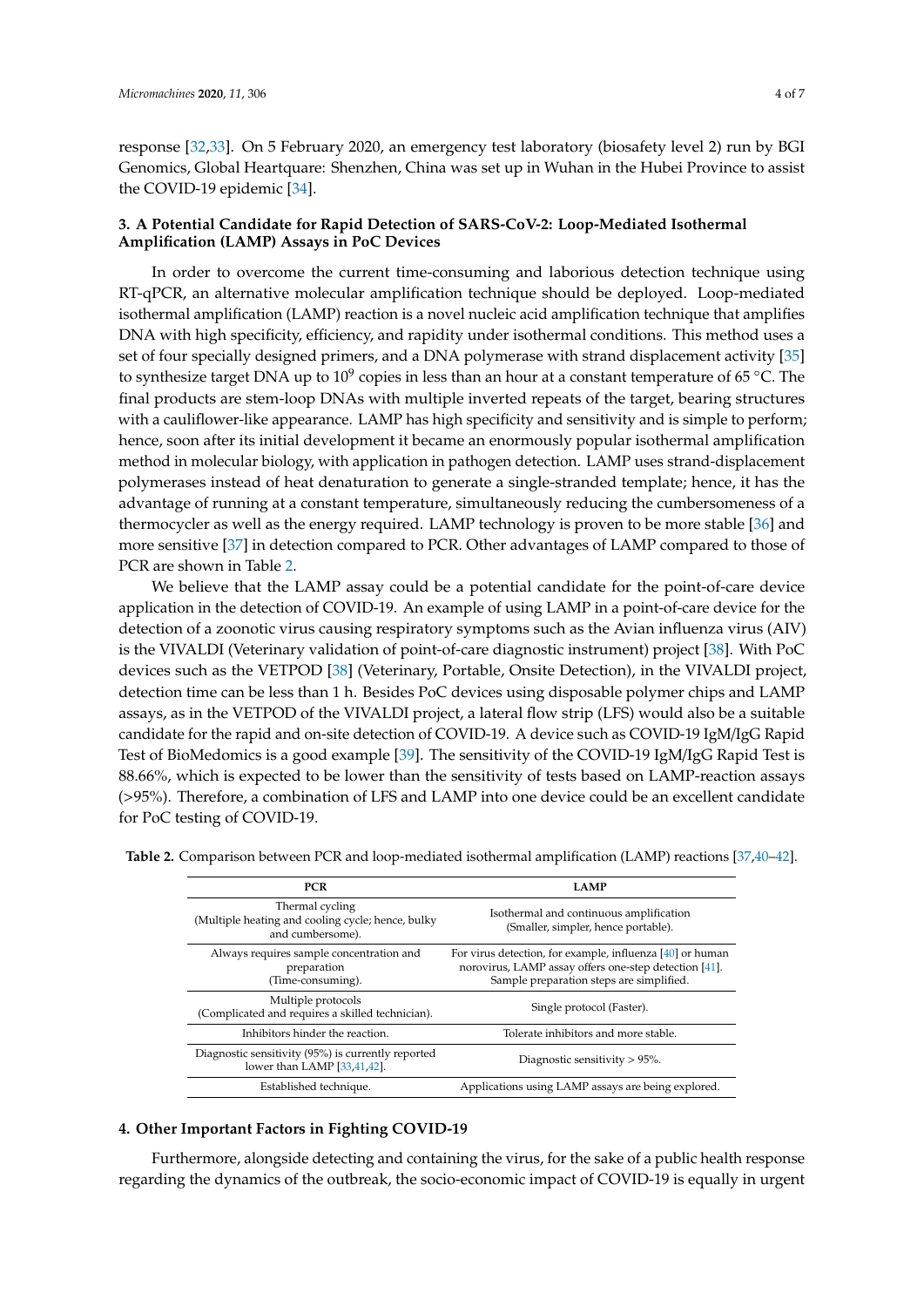need. WHO announced that to fight the further spread of COVID-19, the international community has launched a US\$675 million preparedness and response plan from February through April 2020 [\[43\]](#page-6-13). In 2003, the SARS-CoV virus pulled the world's output down by \$50 billion. The early estimation for the cost to the global economy as a result of the outbreak of COVID-19 is about \$360 billion [\[44\]](#page-6-14). This is because China's GDP shares were approximately 17% globally as of 2019, which was about four times higher than in 2003, and the confirmed infected cases (at the time of doing the economic estimation, i.e., at the beginning of February 2020) are more than 2 times larger than the total of SARS. Given that the number of infected cases (109,343 confirmed cases) is currently approximately 14 times larger than SARS cases [\[45\]](#page-6-15), and that the death toll due to COVID-19 has surpassed that of the SARS epidemic, the economic impact of COVID-19 might be much larger than \$360 billion.

Furthermore, in order to win the battle against this outbreak, information on the epidemiological characteristics, such as the identification of the animal reservoirs [\[46\]](#page-6-16) (Figure [1\)](#page-1-0) and the risk factor of the disease, is also essential. The intermediate host carrying the disease is important to identify not only for the current epidemic, but also to eliminate a future outbreak. Together with the all aforementioned factors, the race for a vaccination against COVID-19 is equally essential. Although at this stage there is no registered treatment or vaccine for COVID-19, Zhang has recently mentioned some potential interventions [\[47\]](#page-6-17), such as nutritional interventions (Vitamin A, B, C, D, E, and other trace minerals such as zinc and iron). Due to the high percentage of identicality in the sequence (up to 82% of the genome structure) between SARS-COV-2 and the SARS-CoV virus, immuno-enhancers and other specific treatment that have been applied for SARS could also be considered [\[47\]](#page-6-17) to use for the treatment of SARS-CoV-2.

**Author Contributions:** Conceptualization, T.N.; writing—original draft preparation, T.N.; manuscript revision, T.N, D.D.B., and A.W.; funding acquisition, D.D.B., A.W. All authors have read and agreed to the published version of the manuscript.

**Funding:** This research was funded by the European Union's Horizon 2020 research and innovation program, the CORONADX project, grant agreement No: 101003562, and the VIVALDI project, grant agreement No: 773422.

**Conflicts of Interest:** The authors declare no conflict of interest.

#### **References**

- <span id="page-4-0"></span>1. Novel Coronavirus (2019-nCoV), Situation Report 11. Available online: https://[www.who.int](https://www.who.int/docs/default-source/coronaviruse/situation-reports/20200131-sitrep-11-ncov.pdf?sfvrsn=de7c0f7_4)/docs/default-source/coronaviruse/situation-reports/[20200131-sitrep-11-ncov.pdf?sfvrsn](https://www.who.int/docs/default-source/coronaviruse/situation-reports/20200131-sitrep-11-ncov.pdf?sfvrsn=de7c0f7_4)=de7c0f7\_4 (accessed on 13 March 2020).
- <span id="page-4-1"></span>2. Novel Coronavirus ( 2019-nCoV ) Situation Report 48. Available online: https://[www.who.int](https://www.who.int/docs/default-source/coronaviruse/situation-reports/20200308-sitrep-48-covid-19.pdf?sfvrsn=16f7ccef_4)/docs/defaultsource/coronaviruse/situation-reports/[20200308-sitrep-48-covid-19.pdf?sfvrsn](https://www.who.int/docs/default-source/coronaviruse/situation-reports/20200308-sitrep-48-covid-19.pdf?sfvrsn=16f7ccef_4)=16f7ccef\_4 (accessed on 13 March 2020).
- <span id="page-4-2"></span>3. How 2019-nCoV Spreads. Available online: https://[www.cdc.gov](https://www.cdc.gov/coronavirus/2019-ncov/about/transmission.html)/coronavirus/2019-ncov/about/transmission. [html](https://www.cdc.gov/coronavirus/2019-ncov/about/transmission.html) (accessed on 13 March 2020).
- <span id="page-4-3"></span>4. Holshue, M.L.; DeBolt, C.; Lindquist, S.; Lofy, K.H.; Wiesman, J.; Bruce, H.; Spitters, C.; Ericson, K.; Wilkerson, S.; Tural, A.; et al. First Case of 2019 Novel Coronavirus in the United States. *N. Engl. J. Med.* **2020**, *382*, 929–936. [\[CrossRef\]](http://dx.doi.org/10.1056/NEJMoa2001191) [\[PubMed\]](http://www.ncbi.nlm.nih.gov/pubmed/32004427)
- <span id="page-4-4"></span>5. Rothe, C.; Schunk, M.; Sothmann, P.; Bretzel, G.; Froeschl, G.; Wallrauch, C.; Zimmer, T.; Thiel, V.; Janke, C.; Guggemos, W.; et al. Transmission of 2019-nCoV Infection from an Asymptomatic Contact in Germany. *N. Engl. J. Med.* **2020**, *382*, 970–971. [\[CrossRef\]](http://dx.doi.org/10.1056/NEJMc2001468) [\[PubMed\]](http://www.ncbi.nlm.nih.gov/pubmed/32003551)
- <span id="page-4-5"></span>6. Phan, L.T.; Nguyen, T.V.; Luong, Q.C.; Nguyen, T.V.; Nguyen, H.T.; Le, H.Q.; Nguyen, T.T.; Cao, T.M.; Pham, Q.D. Importation and Human-to-Human Transmission of a Novel Coronavirus in Vietnam. *N. Engl. J. Med.* **2020**, *382*, 872–874. [\[CrossRef\]](http://dx.doi.org/10.1056/NEJMc2001272) [\[PubMed\]](http://www.ncbi.nlm.nih.gov/pubmed/31991079)
- <span id="page-4-6"></span>7. WHO, Novel Coronavirus, Situation Dashboard. Available online: https://[www.who.int](https://www.who.int/emergencies/diseases/novel-coronavirus-2019/situation-reports/)/emergencies/ diseases/[novel-coronavirus-2019](https://www.who.int/emergencies/diseases/novel-coronavirus-2019/situation-reports/)/situation-reports/ (accessed on 9 March 2020).
- <span id="page-4-7"></span>8. Cohen, J.; Kupferschmidt, K. Strategies shift as coronavirus pandemic looms. *Science* **2020**, *367*, 962–963. [\[CrossRef\]](http://dx.doi.org/10.1126/science.367.6481.962)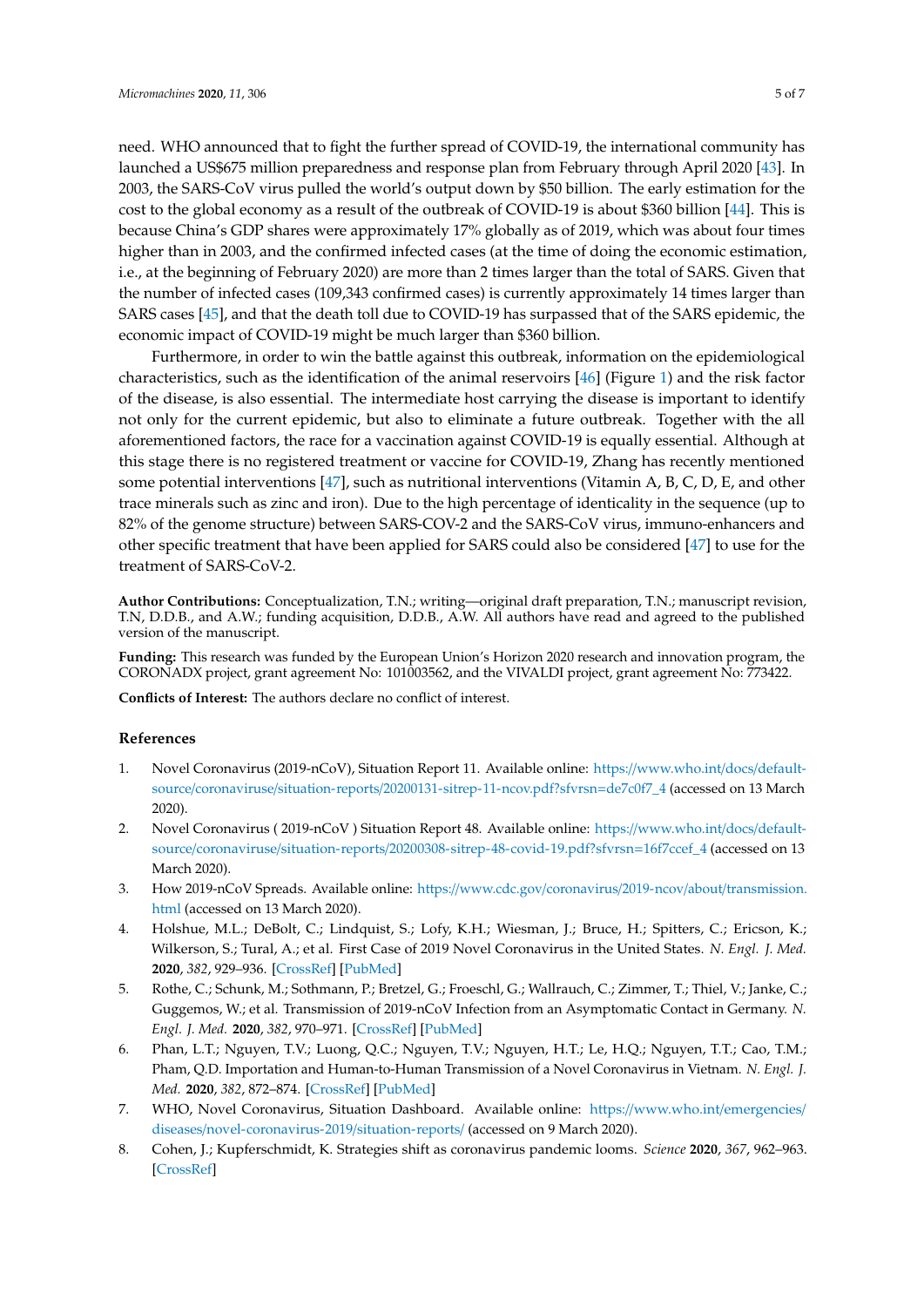- <span id="page-5-0"></span>9. Italy Announces Lockdown as Global Coronavirus Cases Surpass 105,000. Available online: https://[edition.](https://edition.cnn.com/2020/03/08/asia/coronavirus-covid-19-update-intl-hnk/index.html) cnn.com/2020/03/08/asia/[coronavirus-covid-19-update-intl-hnk](https://edition.cnn.com/2020/03/08/asia/coronavirus-covid-19-update-intl-hnk/index.html)/index.html (accessed on 8 March 2020).
- <span id="page-5-1"></span>10. Wu, J.T.; Leung, K.; Leung, G.M. Nowcasting and forecasting the potential domestic and international spread of the 2019-nCoV outbreak originating in Wuhan, China: A modelling study. *Lancet* **2020**, *395*, 689–697. [\[CrossRef\]](http://dx.doi.org/10.1016/S0140-6736(20)30260-9)
- <span id="page-5-2"></span>11. Update: 'A Bit Chaotic.' Christening of New Coronavirus and Its Disease Name Create Confusion. Available online: https://www.sciencemag.org/news/2020/02/[bit-chaotic-christening-new-coronavirus-and-its-disease](https://www.sciencemag.org/news/2020/02/bit-chaotic-christening-new-coronavirus-and-its-disease-name-create-confusion)[name-create-confusion](https://www.sciencemag.org/news/2020/02/bit-chaotic-christening-new-coronavirus-and-its-disease-name-create-confusion) (accessed on 13 March 2020).
- <span id="page-5-3"></span>12. Ji, W.; Wang, W.; Zhao, X.; Zai, J.; Li, X. Homologous recombination within the spike glycoprotein of the newly identified coronavirus may boost cross-species transmission from snake to human. *J. Med. Virol.* **2020**. [\[CrossRef\]](http://dx.doi.org/10.1002/jmv.25682)
- <span id="page-5-4"></span>13. Cyranoski, D. Did pangolins spread the China coronavirus to people? *Nature* **2020**. [\[CrossRef\]](http://dx.doi.org/10.1038/d41586-020-00364-2)
- <span id="page-5-5"></span>14. WHO Recommendations to Reduce Risk of Transmission of Emerging Pathogens from Animals to Humans in Live Animal Markets. Available online: https://[www.who.int](https://www.who.int/health-topics/coronavirus/who-recommendations-to-reduce-risk-of-transmission-of-emerging-pathogens-from-animals-to-humans-in-live-animal-markets)/health-topics/coronavirus/who[recommendations-to-reduce-risk-of-transmission-of-emerging-pathogens-from-animals-to-humans-in](https://www.who.int/health-topics/coronavirus/who-recommendations-to-reduce-risk-of-transmission-of-emerging-pathogens-from-animals-to-humans-in-live-animal-markets)[live-animal-markets](https://www.who.int/health-topics/coronavirus/who-recommendations-to-reduce-risk-of-transmission-of-emerging-pathogens-from-animals-to-humans-in-live-animal-markets) (accessed on 13 March 2020).
- <span id="page-5-6"></span>15. Wang, W.; Tang, J.; Wei, F. Updated understanding of the outbreak of 2019 novel coronavirus (2019-nCoV) in Wuhan, China. *J. Med. Virol.* **2020**, *92*, 441–447. [\[CrossRef\]](http://dx.doi.org/10.1002/jmv.25689)
- <span id="page-5-7"></span>16. Tang, B.; Bragazzi, N.L.; Li, Q.; Tang, S.; Xiao, Y.; Wu, J. An updated estimation of the risk of transmission of the novel coronavirus (2019-nCov). *Infect. Dis. Model.* **2020**, *5*, 248–255. [\[CrossRef\]](http://dx.doi.org/10.1016/j.idm.2020.02.001)
- <span id="page-5-8"></span>17. Gallagher, T.M.; Buchmeier, M.J. Coronavirus Spike Proteins in Viral Entry and Pathogenesis. *Virology* **2001**, *279*, 371–374. [\[CrossRef\]](http://dx.doi.org/10.1006/viro.2000.0757)
- <span id="page-5-9"></span>18. Schoeman, D.; Fielding, B.C. Coronavirus envelope protein: Current knowledge. *Virol. J.* **2019**, *16*, 69. [\[CrossRef\]](http://dx.doi.org/10.1186/s12985-019-1182-0) [\[PubMed\]](http://www.ncbi.nlm.nih.gov/pubmed/31133031)
- <span id="page-5-10"></span>19. Gralinski, L.; Menachery, V.D. Return of the Coronavirus: 2019-nCoV. *Viruses* **2020**, *12*, 135. [\[CrossRef\]](http://dx.doi.org/10.3390/v12020135) [\[PubMed\]](http://www.ncbi.nlm.nih.gov/pubmed/31991541)
- <span id="page-5-11"></span>20. Huang, C.; Wang, Y.; Li, X.; Ren, L.; Zhao, J.; Hu, Y.; Zhang, L.; Fan, G.; Xu, J.; Gu, X.; et al. Clinical features of patients infected with 2019 novel coronavirus in Wuhan, China. *Lancet* **2020**, *395*, 497–506. [\[CrossRef\]](http://dx.doi.org/10.1016/S0140-6736(20)30183-5)
- <span id="page-5-12"></span>21. Nguyen, T.; Andreasen, S.Z.; Wolff, A.; Bang, D.D. From Lab on a Chip to Point of Care Devices: The Role of Open Source Microcontrollers. *Micromachines* **2018**, *9*, 403. [\[CrossRef\]](http://dx.doi.org/10.3390/mi9080403) [\[PubMed\]](http://www.ncbi.nlm.nih.gov/pubmed/30424336)
- <span id="page-5-13"></span>22. World Health Organization (WHO). Outbreak Investigation. Available online: https://[www.who.int](https://www.who.int/hac/techguidance/training/outbreak%20investigation_en.pdf)/hac/ techguidance/training/[outbreak%20investigation\\_en.pdf](https://www.who.int/hac/techguidance/training/outbreak%20investigation_en.pdf) (accessed on 13 March 2020).
- <span id="page-5-15"></span>23. Isere, E.E.; Fatiregun, A.; Ajayi, I.O. An overview of disease surveillance and notification system in Nigeria and the roles of clinicians in disease outbreak prevention and control. *Niger. Med. J.* **2015**, *56*, 161–168. [\[CrossRef\]](http://dx.doi.org/10.4103/0300-1652.160347) [\[PubMed\]](http://www.ncbi.nlm.nih.gov/pubmed/26229222)
- <span id="page-5-14"></span>24. Jones, G.; Le Hello, S.; Silva, N.J.-D.; Vaillant, V.; De Valk, H.; Weill, F.-X.; Le Strat, Y. The French human Salmonella surveillance system: Evaluation of timeliness of laboratory reporting and factors associated with delays, 2007 to 2011. *Eurosurveillance* **2014**, *19*, 20664. [\[CrossRef\]](http://dx.doi.org/10.2807/1560-7917.ES2014.19.1.20664) [\[PubMed\]](http://www.ncbi.nlm.nih.gov/pubmed/24434174)
- <span id="page-5-16"></span>25. Coronavirus Infection Tally on Diamond Princess hits 135 as Tests for All Passengers Eyed. Available online: https://www.japantimes.co.jp/news/2020/02/10/national/[japan-test-all-passengers-diamond-princess](https://www.japantimes.co.jp/news/2020/02/10/national/japan-test-all-passengers-diamond-princess-cruise-ship-coronavirus/#.XkQLz2hKhaQ)[cruise-ship-coronavirus](https://www.japantimes.co.jp/news/2020/02/10/national/japan-test-all-passengers-diamond-princess-cruise-ship-coronavirus/#.XkQLz2hKhaQ)/#.XkQLz2hKhaQ (accessed on 10 February 2020).
- <span id="page-5-17"></span>26. Corman, V.M.; Landt, O.; Kaiser, M.; Molenkamp, R.; Meijer, A.; Chu, D.K.; Bleicker, T.; Brünink, S.; Schneider, J.; Schmidt, M.L.; et al. Detection of 2019 novel coronavirus (2019-nCoV) by real-time RT-PCR. *Eurosurveillance* **2020**, *25*, 2000045. [\[CrossRef\]](http://dx.doi.org/10.2807/1560-7917.ES.2020.25.3.2000045) [\[PubMed\]](http://www.ncbi.nlm.nih.gov/pubmed/31992387)
- <span id="page-5-18"></span>27. Chu, D.K.W.; Pan, Y.; Cheng, S.M.S.; Hui, K.P.Y.; Krishnan, P.; Liu, Y.; Ng, D.Y.M.; Wan, C.K.C.; Yang, P.; Wang, Q.; et al. Molecular Diagnosis of a Novel Coronavirus (2019-nCoV) Causing an Outbreak of Pneumonia. *Clin. Chem.* **2020**, *7*, 1–7. [\[CrossRef\]](http://dx.doi.org/10.1093/clinchem/hvaa029) [\[PubMed\]](http://www.ncbi.nlm.nih.gov/pubmed/32031583)
- <span id="page-5-19"></span>28. Bruning, A.H.; Aatola, H.; Toivola, H.; Ikonen, N.; Savolainen-Kopra, C.; Blomqvist, S.; Pajkrt, D.; Wolthers, K.C.; Koskinen, J.O. Rapid detection and monitoring of human coronavirus infections. *New Microbes New Infect.* **2018**, *24*, 52–55. [\[CrossRef\]](http://dx.doi.org/10.1016/j.nmni.2018.04.007)
- 29. Gaunt, E.R.; Hardie, A.; Claas, E.C.J.; Simmonds, P.; Templeton, K.E. Epidemiology and Clinical Presentations of the Four Human Coronaviruses 229E, HKU1, NL63, and OC43 Detected over 3 Years Using a Novel Multiplex Real-Time PCR Method. *J. Clin. Microbiol.* **2010**, *48*, 2940–2947. [\[CrossRef\]](http://dx.doi.org/10.1128/JCM.00636-10) [\[PubMed\]](http://www.ncbi.nlm.nih.gov/pubmed/20554810)